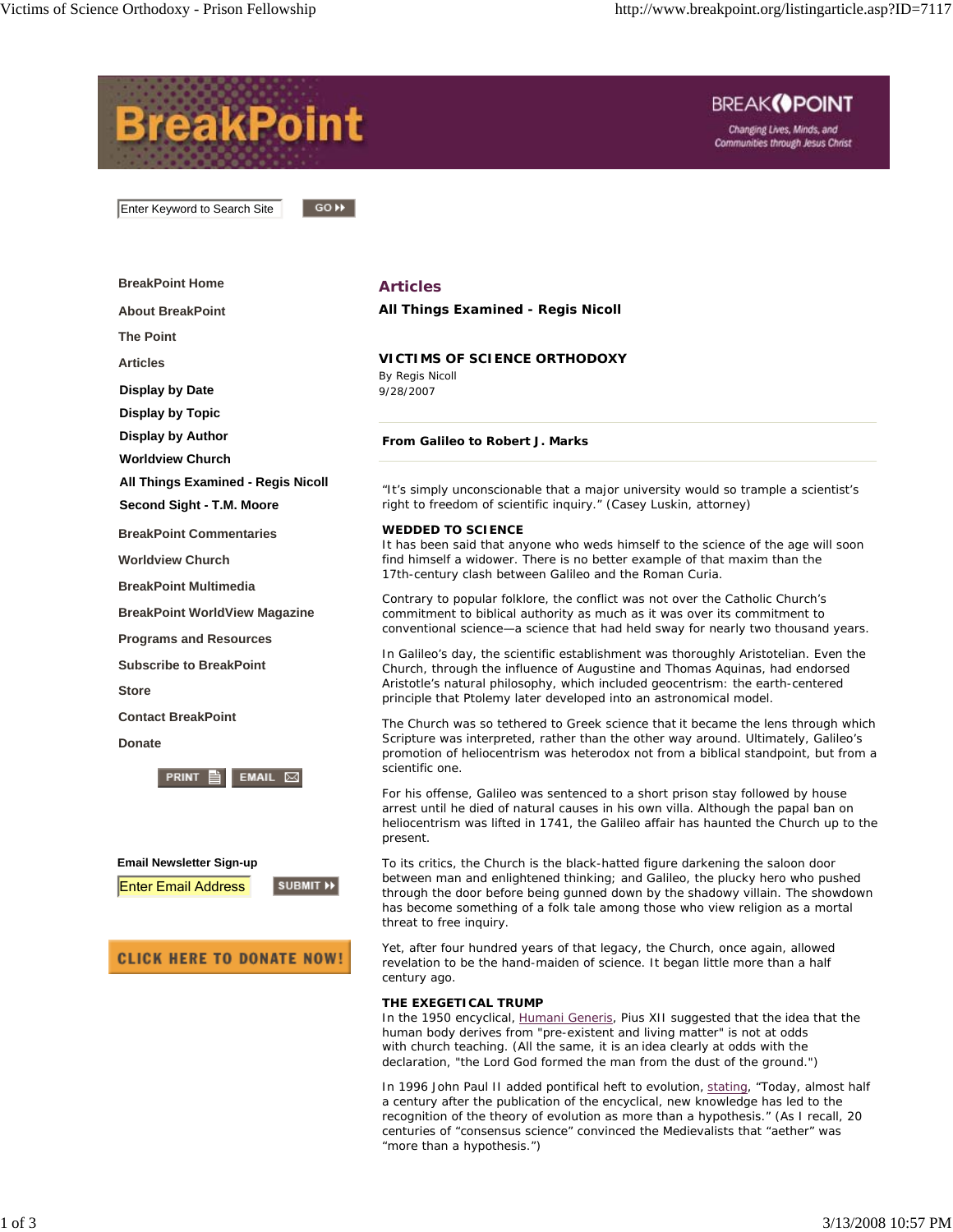JPII went on to say, "It is indeed remarkable that this theory has been progressively accepted by researchers, following a series of discoveries in various fields of knowledge. The convergence, neither sought nor fabricated, of the results of work that was conducted independently is in itself a significant argument in favor of this theory." (However, the admission by Ian Tattersall of the American Museum of Natural History that "the [evolutionary] patterns we perceive are as likely to result from our unconscious mindsets as from the evidence itself," should give one pause about those "series of discoveries.")

Perhaps the strongest papal endorsement came from Benedict XVI, earlier this year: "Creationism and evolutionism [are] presented as if they were mutually exclusive alternatives: those who believe in the Creator cannot consider evolution and those who affirm evolution must exclude God. This juxtaposition is an absurdity, because there are many scientific proofs supporting evolution as a reality."

While none of the vicars clarified what they meant by "evolution," their statements have been paraded to suggest that even the Vatican has come around to the genius of Darwin. And, to a certain extent, it has.

In an attempt to reconcile the Author of Scripture with the author of *On the Origin of Species*, the Magisterium allows (even endorses) theistic evolution: a compromise between Darwinism and Creationism which holds that life developed by an evolutionary process, either guided or front-loaded by God.

Elsewhere, in lieu of compromise, institutions are treating science as an exegetical trump--if scripture and science conflict, science wins. Lamentably, this attitude is infusing Christian schools, where the desire for academic "respectability" has led to *thought policing* and academic suppression.

## **A MODERN "GALILEO"**

Baylor University is the world's largest institute of higher learning in the Baptist tradition. Chartered in 1845, Baylor has a strong Christian mission that states:

*"[T]he University derives its understanding of God, humanity, and nature from many sources: the person and work of Jesus Christ, the biblical record, and Christian history and tradition . . ."*

*"Baylor encourages all of its students to cultivate their capacity to think critically, to assess information from a Christian perspective . . .* 

*"[Baylor is] advancing the frontiers of knowledge while cultivating a Christian world-view . . ."*

Which make some of the university's recent actions all the more astounding.

In 2001, Baylor shut down the Michael Polanyi Center and removed Dr. William Dembski as its director. At issue was the center's focus on intelligent design, which opponents pejoratively called "Creationism-102" to debunk its place in legitimate science.

Contrary to its critics, ID is a research program to discover, scientifically, whether the design in nature, universally acknowledged in the scientific community, is actual or merely apparent. ID does not deny the validity of Darwinian processes—only that naturalistic mechanisms alone are unable to account for the complexity of biological life.

That would seem appropriate for an institution committed to critical thinking and "cultivating a Christian world-view." But not for 27 faculty members who were less concerned with that than with respectability among their secular peers.

After succumbing to the groupthink of the critics, the administration dissolved the Polanyi Center, prohibited Dembski from teaching and exiled him to work from his home. After four years of "house arrest" as an associate professor, Dembski left the university in 2005.

In its breach of academic freedom, Baylor lost sight of the fundamental axiom of scientific achievement: Great discoveries are not made when the status quo is accepted, but when it is challenged. Had Copernicus, Galileo, Newton, Faraday, Pasteur, Einstein, Heisenberg and Salk settled for "consensus science" and academic respect, the technical and medical advances of the last 300 years never would have been imagined.

Also forgotten were the centuries of scar tissue borne by its Roman forbear. Unfortunately, William Dembski is not the only victim of amnesia at that institute "in the Baptist tradition."

## **CONTINUING THE TRADITION**